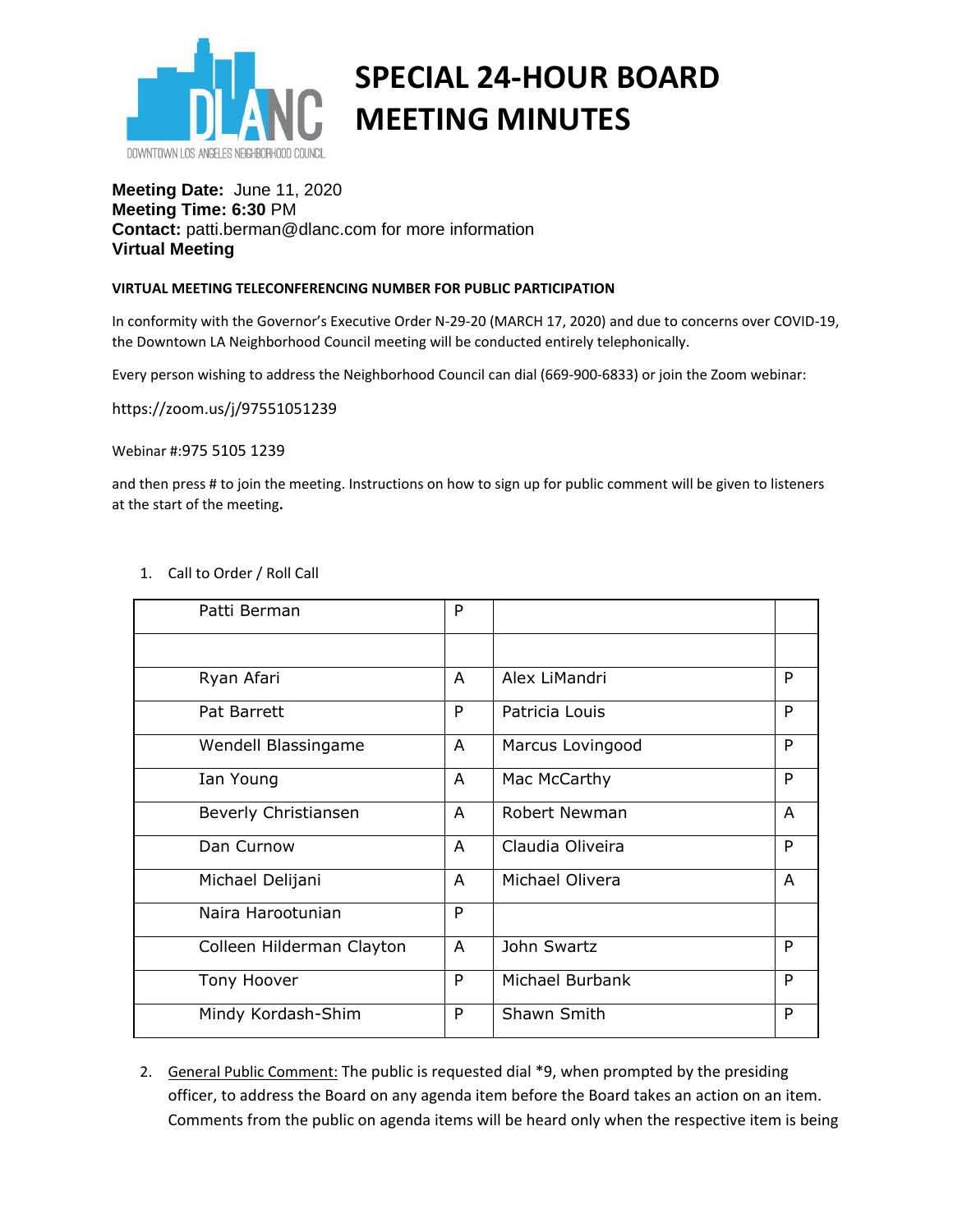considered. Comments from the public on other matters not appearing on the agenda that are within the Board's jurisdiction will be heard during the General Public Comment period. Please note that under the Brown Act, the Board is prevented from acting on a matter that you bring to its attention during the General Public Comment period; however, the issue raised by a member of the public may become the subject of a future Board meeting. Public comments are limited to two minutes per speaker with a total time of ten minutes. (The chair, depending on number of speakers and time considerations, may change these parameters.)

### **a. MOTION: The DLANC Board shall approve the Administrative Packet budget for FY 2021.** MOTION: TONY, SECOND: PAT

| Patti Berman              | N/A |                      |   |
|---------------------------|-----|----------------------|---|
|                           |     |                      |   |
| Ryan Afari                |     | Alex LiMandri        | Y |
| Pat Barrett               | Y   | Patricia Louis       | Y |
| Wendell Blassingame       |     | Marcus Lovingood     | Y |
| Ian Young                 |     | Mac McCarthy         | Y |
| Beverly Christiansen      |     | <b>Robert Newman</b> |   |
| Dan Curnow                |     | Claudia Oliveira     | Y |
| Michael Delijani          |     | Michael Olivera      |   |
| Naira Harootunian         | Y   |                      |   |
| Colleen Hilderman Clayton |     | John Swartz          | Y |
| Tony Hoover               | Y   | Michael Burbank      | Y |
| Mindy Kordash-Shim        | Y   | Shawn Smith          | Y |

Y (12), N (0), A (0), R (0)

## **b. MOTION: The DLANC Board shall approve the Encumbrance Request Form for FY 2021.** MOTION: TONY, SECOND: PAT

| Patti Berman        | N/A |                  |  |
|---------------------|-----|------------------|--|
|                     |     |                  |  |
| Ryan Afari          |     | Alex LiMandri    |  |
| Pat Barrett         |     | Patricia Louis   |  |
| Wendell Blassingame |     | Marcus Lovingood |  |
| Ian Young           |     | Mac McCarthy     |  |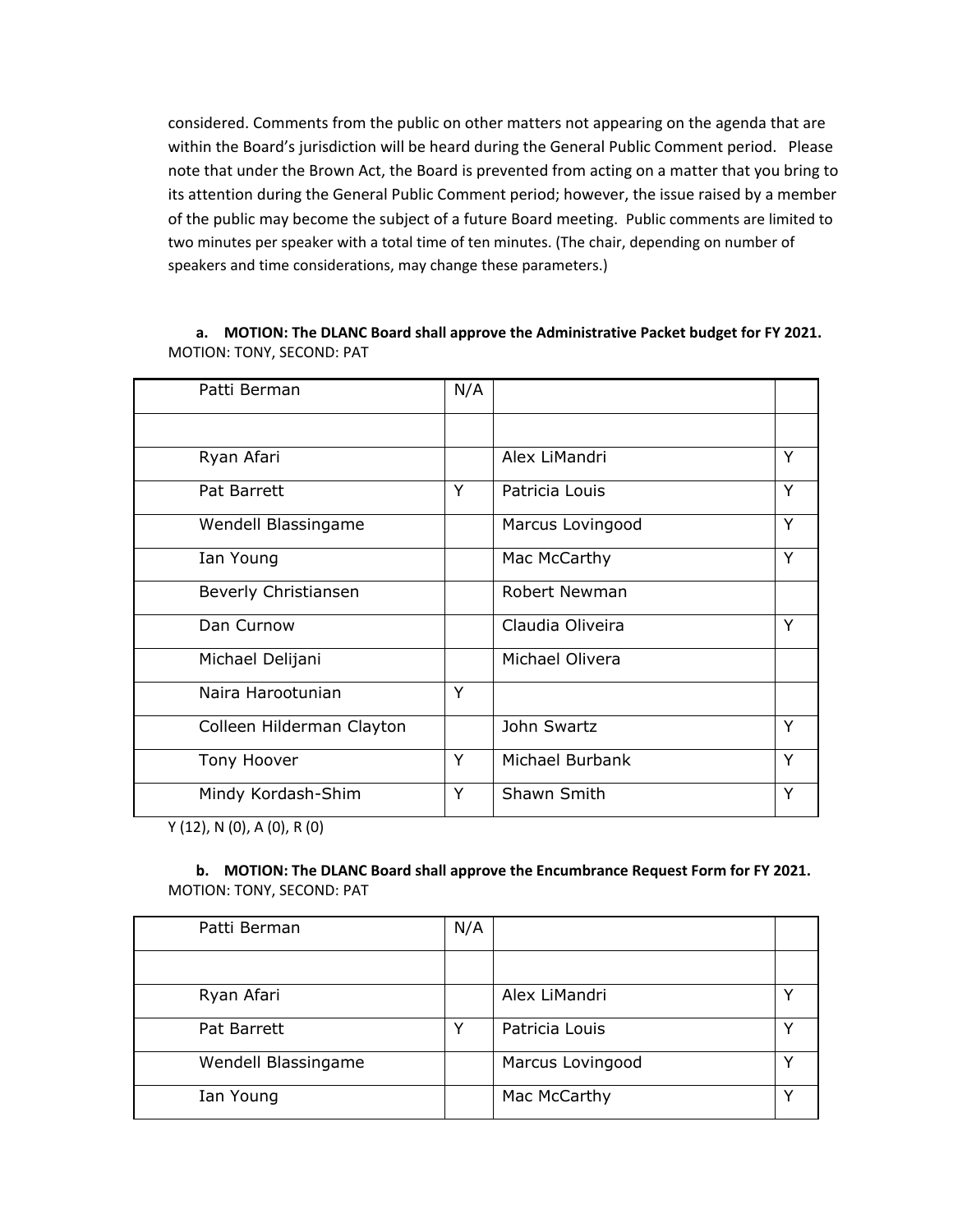| Beverly Christiansen      |   | <b>Robert Newman</b> |  |
|---------------------------|---|----------------------|--|
| Dan Curnow                |   | Claudia Oliveira     |  |
| Michael Delijani          |   | Michael Olivera      |  |
| Naira Harootunian         | ◡ |                      |  |
| Colleen Hilderman Clayton |   | John Swartz          |  |
| Tony Hoover               | Y | Michael Burbank      |  |
| Mindy Kordash-Shim        | Y | Shawn Smith          |  |

Y (13), N (0), A (0), R (0)

3. Adjourn 6:59 PM